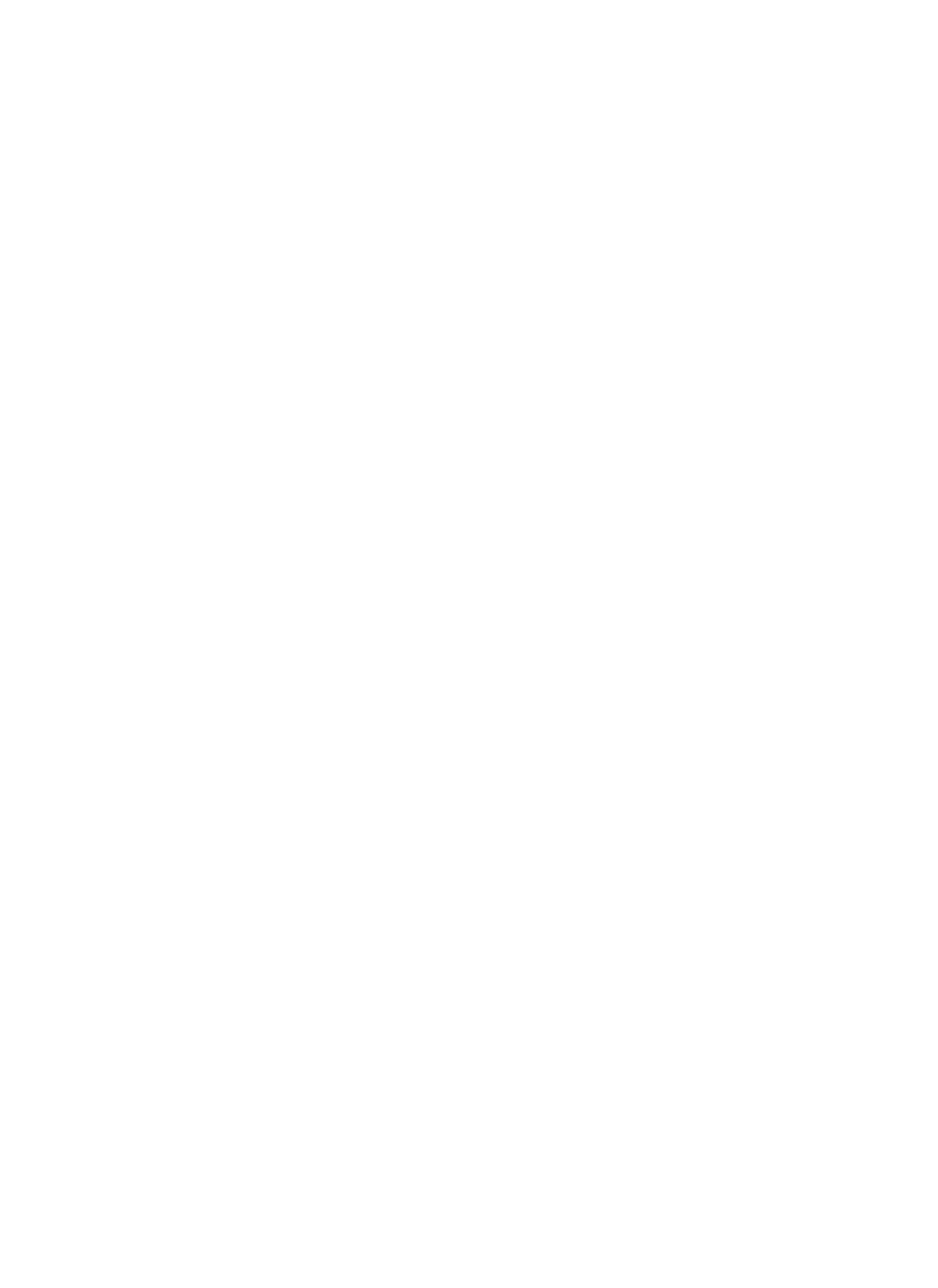# *Our Lady & St Edmund of Abingdon 1 Radley Rd, Abingdon on Thames, Oxon, OX14 3PL*

We are a *LiveSimply* parish aiming to live Simply, Sustainably and in Solidarity with the Poor

| Parish Priest:              | Fr. Jamie McGrath                                               | Tel: 01235 520375 |  |
|-----------------------------|-----------------------------------------------------------------|-------------------|--|
| Parish Secretary:           | Lisa Paterson                                                   | Tel: 01235 520375 |  |
| Office Hours:               | 10.30am-12.30pm Tuesday to Friday                               |                   |  |
| Office Email:               | abingdon@portsmouthdiocese.org.uk                               |                   |  |
| We live stream all services |                                                                 |                   |  |
| Safeguarding Team:          | Tel. 07572 935 230                                              |                   |  |
| Visits at JR Hospital:      | Priest/Chaplain 01865 221732                                    |                   |  |
| Visits and Help:            | Society of Vincent de Paul Group, contact via Parish Office     |                   |  |
| Parish Website:             | www.ourladyandstedmund.org.uk                                   |                   |  |
| Primary School:             | St. Edmund's School, Radley Road, Abingdon, OX14 3PP Tel 521558 |                   |  |
|                             |                                                                 |                   |  |

Roman Catholic Diocese of Portsmouth Reg. Charity No 246871 [www.portsmouthdiocese.org.uk](http://www.portsmouthdiocese.org.uk/)

## **Confessions: Saturdays 11.00 – 11.30am or by appointment**

## **PARISH OFFICE**

Please see the current opening hours above, and note that the parish office will be closed from Friday 30th July and reopens on Tuesday 17th August.

#### **MASSES:**

Please note that, in consideration for others, the government strongly recommends that face masks/coverings continue to be worn in indoor public spaces. Thank you for helping to keep each other safe by doing this, for sanitising your hands as you enter the church, and for maintaining a reasonable distance from others where feasible.

## **NEWSLETTERS**

Items for the newsletter should be sent to the parish office by the Wednesday of each week please.

**Please do not return newsletters to the basket or table in the church, or leave them on the benches – kindly take them home with you. Thank you.**



**BABY & TODDLER GROUP**

We are hoping to restart our St Edmund's *Baby and Toddler Group* on Friday mornings in the parish centre in September and we are in desperate need of volunteers. We especially need help setting up before the sessions start at 9.30am. It would not be every Friday as it is in term time only. Please contact Karen on 01235 555167 or email *kazy@sky.com* if you can help or would like to know more.

# **19th Week of Ordinary Time (Year B)**

#### **Sunday 8 August**

| 8.45am                 | Mass           | (Daniel & Mary Quigley intentions)      |
|------------------------|----------------|-----------------------------------------|
| $10.15$ am             | Mass           | (Wells family intentions)               |
| 2.00 <sub>pm</sub>     | Mass in Polish |                                         |
| 6.30 <sub>pm</sub>     | Mass           | (Frank Conway, RIP)                     |
|                        |                |                                         |
|                        |                |                                         |
| <b>Monday 9 August</b> |                | <b>St Teresa Benedicta of the Cross</b> |
|                        |                |                                         |
| 8.30am                 | Rosary         |                                         |
| 9am                    | Mass           | (Anthony O'Riordan, RIP)                |

#### **Tuesday 10 August** *St Laurence*

NO Mass See: *www.ourladyandstedmund.org.uk/englishmartyrs-vale-of-white-horse* for other Masses

## **Wednesday 11 August** *St Clare*

| 6.30 <sub>pm</sub> | Rosary |                            |
|--------------------|--------|----------------------------|
| 7pm                | Mass   | (Roisin Prasad intentions) |

## **Thursday 12 August**

| 9.00am | Rosary |                       |  |
|--------|--------|-----------------------|--|
| 9.30am | Mass   | (Winifred Parry, RIP) |  |

## **Friday 13 August**

| 6.30 <sub>pm</sub> | Rosary |               |
|--------------------|--------|---------------|
| 7pm                | Mass   | (All priests) |

**Saturday 14 August** *St Maximilian Maria Kolbe* 11am Adoration of the Blessed Sacrament 11-11.30am Confessions 12pm Mass *(Special intention)*

## **NEW TO THE PARISH?**

We warmly welcome all new parishioners who have joined our parish in the last year. Please do make yourselves known if you have not already done so, and also let us know if you would like to contribute to parish life in any way. You can use the form on our website to register:

*www.ourladyandstedmund.org.uk/register*